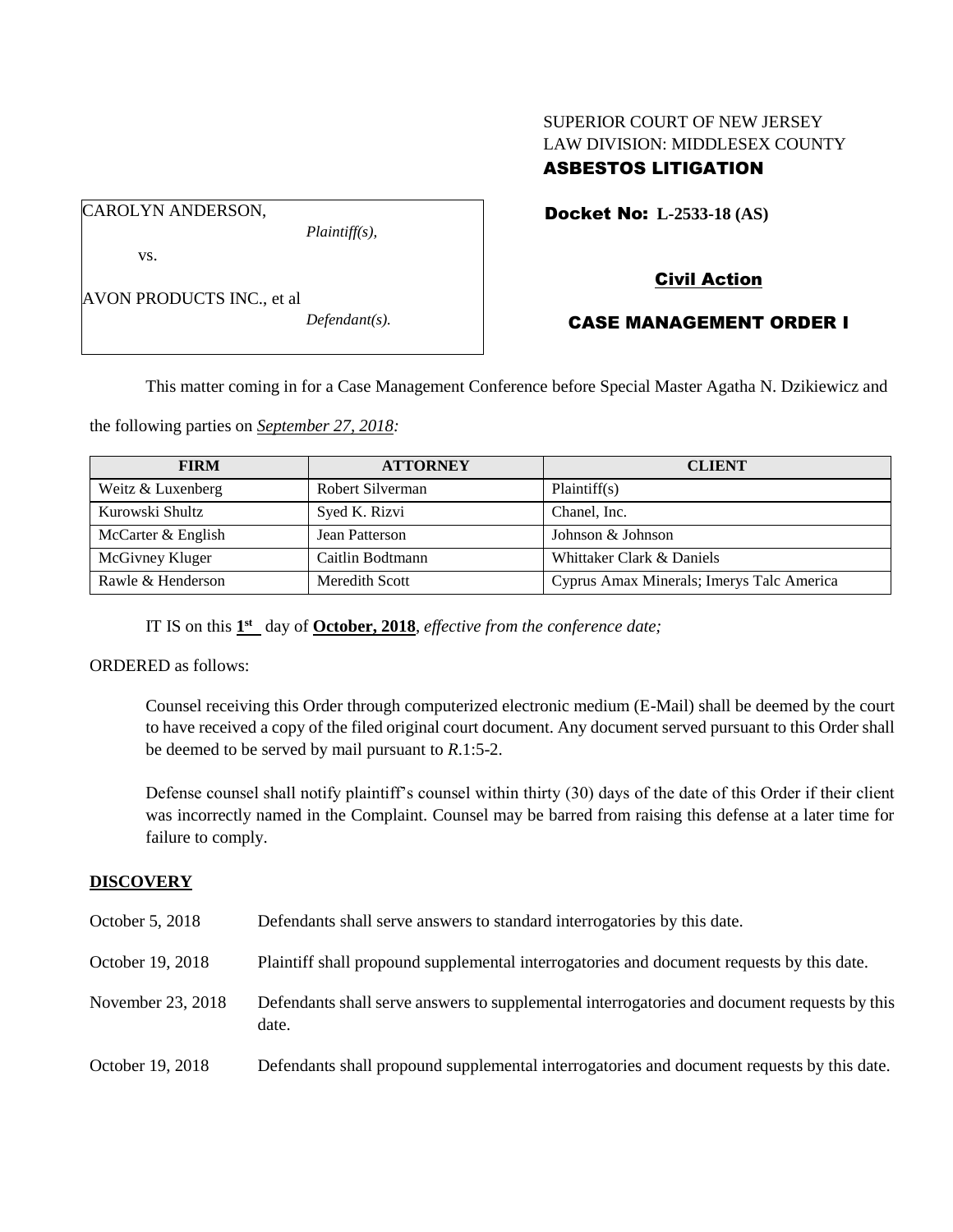| November 23, 2018 | Plaintiff shall serve answers to supplemental interrogatories and document requests by this<br>date.                                                                                                        |
|-------------------|-------------------------------------------------------------------------------------------------------------------------------------------------------------------------------------------------------------|
| December 31, 2018 | Fact discovery, including depositions, shall be completed by this date. Plaintiff's counsel shall<br>contact the Special Master within one week of this deadline if all fact discovery is not<br>completed. |
| December 31, 2018 | Depositions of corporate representatives shall be completed by this date.                                                                                                                                   |

#### **EARLY SETTLEMENT**

May 17, 2019 Settlement demands shall be served on all counsel and the Special Master by this date.

#### **SUMMARY JUDGMENT MOTION PRACTICE**

| March 29, 2019 | Plaintiff's counsel shall advise, in writing, of intent not to oppose motions by this date. |
|----------------|---------------------------------------------------------------------------------------------|
| April 12, 2019 | Summary judgment motions shall be filed no later than this date.                            |
| May 10, 2019   | Last return date for summary judgment motions.                                              |

#### **MEDICAL DEFENSE**

| March 29, 2019 | Plaintiff shall serve medical expert reports by this date.                                                                                                                                                                                               |
|----------------|----------------------------------------------------------------------------------------------------------------------------------------------------------------------------------------------------------------------------------------------------------|
| March 29, 2019 | Upon request by defense counsel, plaintiff is to arrange for the transfer of pathology specimens<br>and x-rays, if any, by this date.                                                                                                                    |
| June 21, 2019  | Defendants shall identify its medical experts and serve medical reports, if any, by this date. In<br>addition, defendants shall notify plaintiff's counsel (as well as all counsel of record) of a<br>joinder in an expert medical defense by this date. |

#### **LIABILITY EXPERT REPORTS**

| March 29, 2019 | Plaintiff shall identify its liability experts and serve liability expert reports or a certified expert<br>statement by this date or waive any opportunity to rely on liability expert testimony. |
|----------------|---------------------------------------------------------------------------------------------------------------------------------------------------------------------------------------------------|
| June 21, 2019  | Defendants shall identify its liability experts and serve liability expert reports, if any, by this<br>date or waive any opportunity to rely on liability expert testimony.                       |

#### **EXPERT DEPOSITIONS**

July 15, 2019 Expert depositions shall be completed by this date. To the extent that plaintiff and defendant generic experts have been deposed before, the parties seeking that deposition in this case must file an application before the Special Master and demonstrate the necessity for that deposition. To the extent possible, documents requested in a deposition notice directed to an expert shall be produced three days in advance of the expert deposition. The expert shall not be required to produce documents that are readily accessible in the public domain.

 $\_$  ,  $\_$  ,  $\_$  ,  $\_$  ,  $\_$  ,  $\_$  ,  $\_$  ,  $\_$  ,  $\_$  ,  $\_$  ,  $\_$  ,  $\_$  ,  $\_$  ,  $\_$  ,  $\_$  ,  $\_$  ,  $\_$  ,  $\_$  ,  $\_$  ,  $\_$  ,  $\_$  ,  $\_$  ,  $\_$  ,  $\_$  ,  $\_$  ,  $\_$  ,  $\_$  ,  $\_$  ,  $\_$  ,  $\_$  ,  $\_$  ,  $\_$  ,  $\_$  ,  $\_$  ,  $\_$  ,  $\_$  ,  $\_$  ,